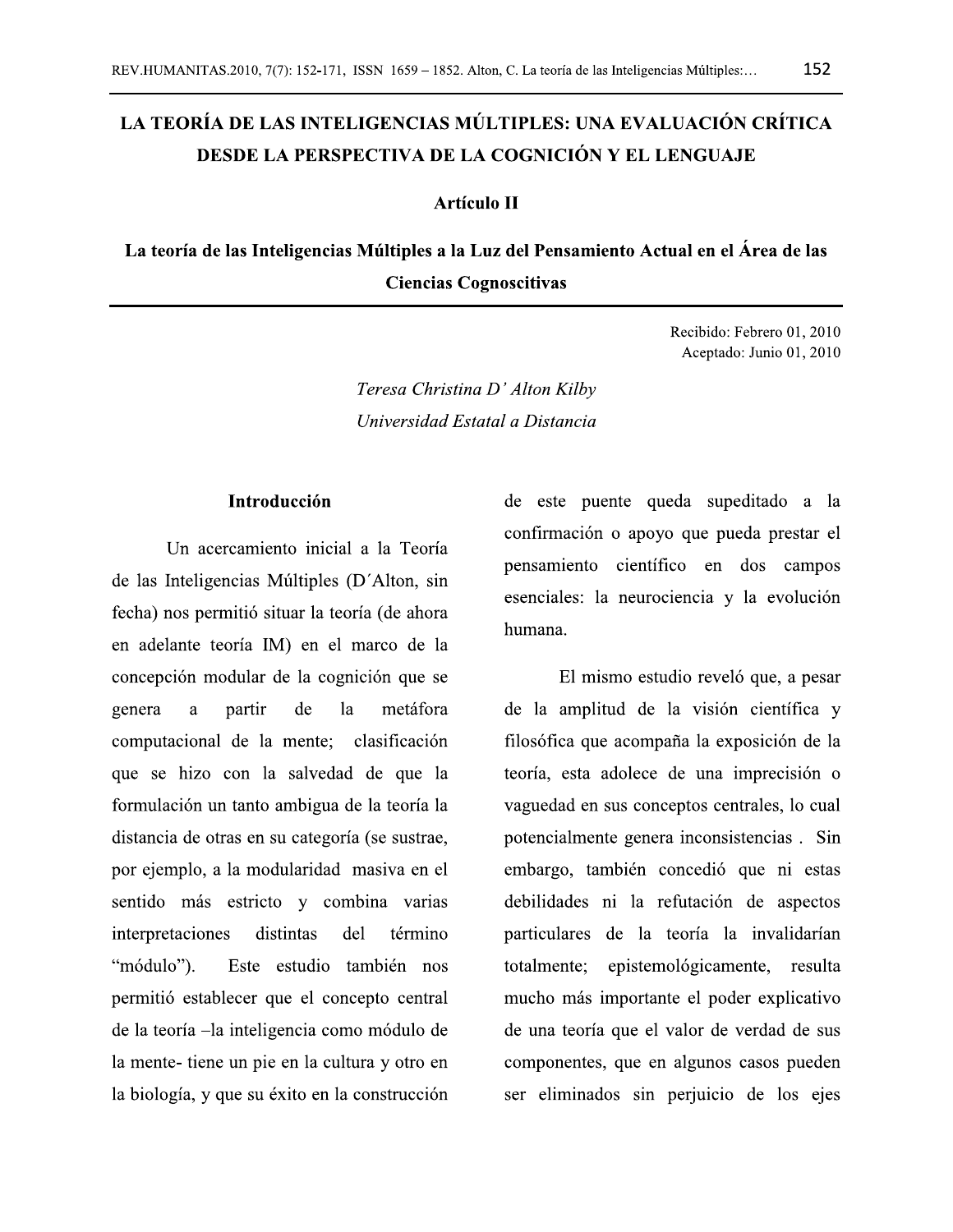centrales que los sostienen (punto que es especialmente válido en el contexto de una teoría formulada con la flexibilidad de la IM).

 $En$ artículo. este entonces. enfocaremos el problema de la validez, la vigencia y la potencialidad explicativa de la teoría IM a la luz del pensamiento actual en las tres áreas en cuya intersección se sitúa: la concepción modular de la mente, <sup>1</sup>a neurociencia y la evolución. Las preguntas medulares son las siguientes: en sus principios lineamientos  $\mathbf{V}$ generales ¿concuerda la teoría con la dirección en que señalan los descubrimientos y ahora planteamientos en estos campos científicos? O, por el contrario,  $i$ existen ahora conocimientos que atenten contra estos aspectos esenciales? Y más importante aún, ¿posee la teoría IM poder explicativo frente a los nuevos hechos e hipótesis que han surgido en estos campos? ¿O resulta acaso irrelevante?

## La teoría IM a la luz de las concepciones modulares de la mente

En el artículo La Teoría de las Inteligencias Múltiples: sus fundamentos filosóficos y científicos, sus conceptos principales y su estructura interna (D'Alton, sin fecha), mostramos cómo Howard Gardner integra diversas concepciones de módulo para generar un modelo de la cognición en armonía con el clima intelectual de los ochentas, dominado por el paradigma computacional. Casi está de más reconocer que esta corriente de pensamiento no inventó el supuesto de una mente compuesta por diversas facultades:  $1a$ tradición en que confesadamente se sitúa Gardner se remonta al menos hasta los griegos (Richardson, 1996: 115; Gardner, 1993:); entre las tradiciones que rescatan un sujeto no-unitario, se destaca el budismo por su insistencia en la descentralización del ser cognoscente o la cognición "sin ego" (Varela, 1993: xviii). Sin embargo, sí podemos afirmar que el modularismo cobró nuevo auge bajo el paradigma un computacional, al asumir un papel protagónico en la cognición.

Esta simbiosis se debe a varias circunstancias. En primer lugar, la premisa medular de la metáfora computacional (que procesos mentales son  $\log$ algoritmos ejecutados en representaciones mentales) entraña una implicación localista, puesto que las operaciones en cuestión tienen lugar en sistemas representacionales específicos y disponen solamente de la información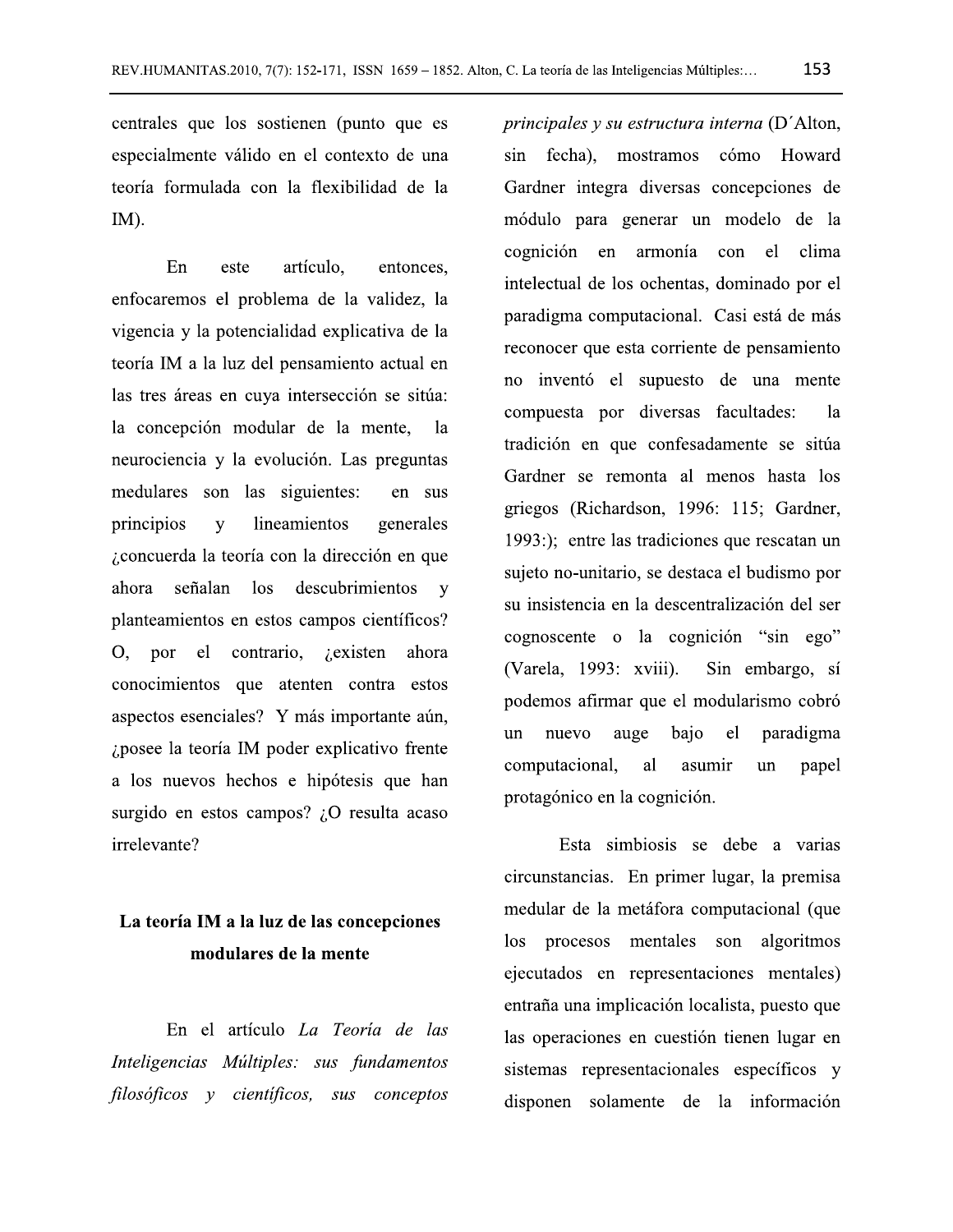contenida en ellos (Fodor, 2001: 64). Luego, la revelación de que la percepción es en realidad una reconstrucción realizada en distintos pasos discretos y a partir de distintos insumos sensoriales ofreció un modelo que prometía rendir buenos frutos al ser extendido a toda la cognición; el trabajo de Marr sobre la visión en los setentas parece haber marcado el sendero por donde posteriormente transitarían otros (Crick, 1995: 76; Jackendoff, 1989). Finalmente, el surgimiento de la psicología evolutiva en los ochentas y noventas, al amparo también del paradigma computacional (Cosmides y Tooby, 1997) agrega una dimensión más al cuadro que está emergiendo: los módulos generalmente se conciben –aunque no necesariamente tiene que ser así- como la dotación innata de los individuos de una especie, al igual que facultades como el bipedalismo, entre otros.

La corriente modular culmina en propuestas como la de Jackendoff, quien intenta explicar la conciencia como el subproducto de un conjunto de procesadores de nivel intermedio entre las entradas sensoriales  $\mathbf{V}$ el pensamiento; es significativo el hecho de que este autor se refiera en su libro explícitamente a las inteligencias de Gardner, en términos que ponen fuera de toda duda la semejanza entre

las dos teorías ("no existe una masa indeterminada de procesos centrales [...] Más bien, existe un número reducido de dominios amplios e independientes ..." (Jackendoff, 1989: 267)).

Sin del embargo,  $1a$ marea modularismo puro comienza a retroceder en los noventas. Si comparamos el mosaico de módulos que propone Pinker en 1994 (Pinker, 1994: 420) con su versión más reciente en La tabla rasa (Pinker, 2003: 324-6) podemos observar que, aunque la idea subyacente permanece igual (explicar la cognición a partir de sistemas especializados por la evolución), no solo se verifica una reducción en el número de módulos de 15 a 10, sino una ampliación del repertorio explicativo para incluir "componentes" especiales" basados en sentimientos y un reconocimiento más explícito del papel de la cognición no modular en casi todos los dominios culturales modernos (Pinker, 2003: 326). En otras palabras, Pinker se mantiene fiel a su afiliación modular pero –a diferencia de Gardnerla encuentra insuficiente por sí sola para explicar la cognición en todos sus alcances.

Por su carácter paradigmático, resulta aún más ilustrativa la evolución que ha sufrido el pensamiento de Chomsky en el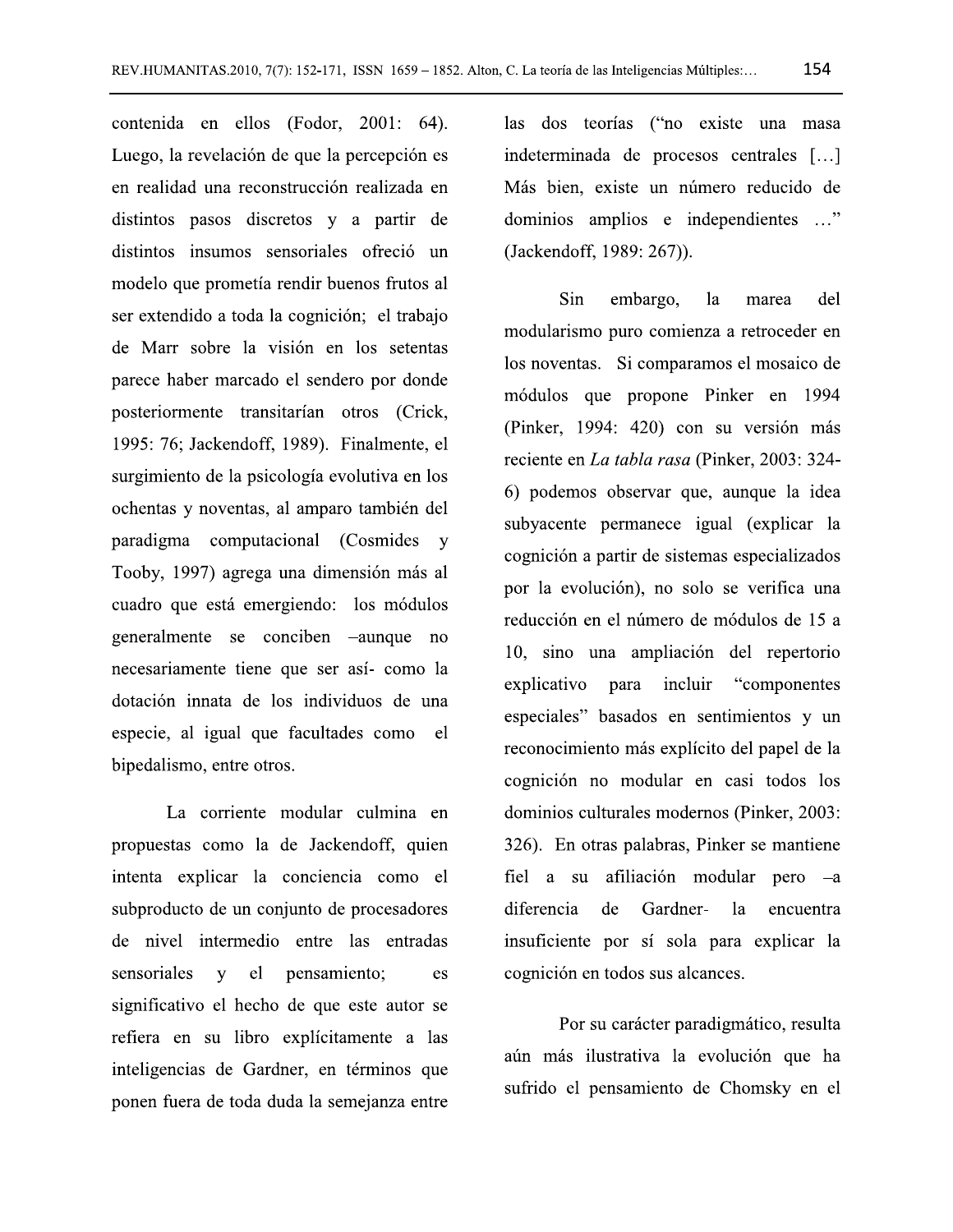tiempo transcurrido desde la aparición de la teoría IM. Aunque Chomsky siempre puso en claro que su adhesión al modularismo era una cuestión práctica más que doctrinaria (motivada por el carácter especializado del conocimiento requerido para hablar una lengua), se destaca como uno de los fundadores de la manifestación moderna de esta corriente: el lenguaje (la Gramática Universal) sería solo uno de los módulos que conforman la mente. Aunque los primeros modelos explicativos de Chomsky se inclinaran hacia las reglas -traducibles en algoritmos- en su descripción de los conocimientos necesarios para generar las oraciones posibles en una lengua (Lyons, 1982), las reglas han ido cediendo su lugar a una Gramática Universal construida de principios y parámetros, que –a medida que avanza el tiempo- a su vez se va reduciendo a una expresión mínima (Cook y Newson, : 35). Si es que en la actualidad queda algo del módulo en la concepción chomskiana de la facultad lingüística, es una manifestación ya muy alejada de cualquier de los constructos que integran la inteligencia en el sentido gardneriano.

Otro autor que para Gardner ha llegado a apuntalar la teoría IM -Mithen- en realidad resulta modular solo en forma residual: el quid de su teoría consiste

precisamente en la noción de que la mente moderna se formó cuando los módulos generados por la evolución se fundieron para permitir la circulación libre del pensamiento y de allí la mente creativa del homo sapiens moderno (Mithen, 1998: 174). Curiosamente, entre Gardner y Mithen se instituye una especie ciclo de de reinterpretación, en el transcurso del cual cada uno se apropia del otro para apuntalar una propuesta que se aparta de la del otro en su concepción misma de la inteligencia (Gardner, 2001:112; Mithen, 1998: 175).

En este contexto. resulta especialmente significativo el hecho de que Fodor – uno de los principales arquitectos del modularismo- se haya sentido llamado a escribir una refutación de Pinker y de otros proponentes de lo que él llama "la nueva síntesis" (esencialmente, una fusión de la teoría computacional clásica, Chomsky, la modularidad masiva y el darwinismo) (Fodor, 2001: 23). Esta refutación no significa que Fodor haya dado un viraje con respecto de su posición anterior, sino que constituye más bien la reiteración de un hecho que él siempre mantuvo como cierto: que la teoría computacional clásica de la mente solo puede explicar los procesos mentales locales (Fodor, 2001: 3,100); los globales -que abarcarían lo que conocemos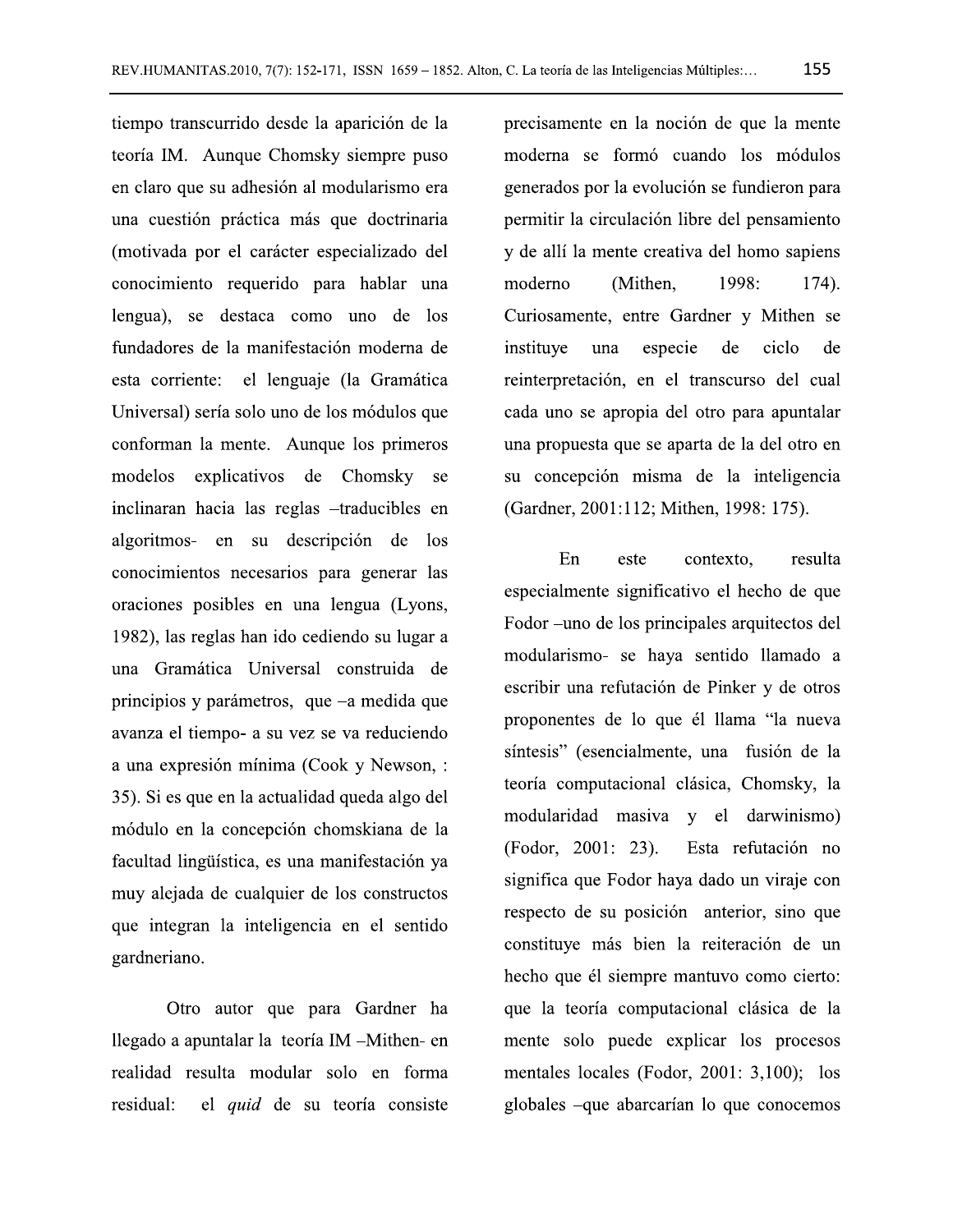como "pensamiento"- están fuera de su alcance. La línea central de su crítica es la siguiente: la modularidad masiva que proponen estos autores es un modelo compuesto de procesos locales dirigidos a situaciones específicas, y sería imposible que estos pudieran funcionar sin recurrir o bien a procesos generales de pensamiento (excluidos a priori de este modelo) o bien a algún módulo menos especializado, lo cual desencadenaría una proliferación de módulos (Fodor, 2001: 73-78). Los argumentos de Fodor apuntan hacia una conclusión convincente desde la perspectiva del sentido común: que la hipótesis de que el pensamiento es generado exclusivamente por aparatos que se especializan en distintos problemas resulta ser una manera muy poco económica de explicar el funcionamiento de la mente.

Otra perspectiva de este mismo problema proviene de la neurociencia, cuyos hallazgos sobre las percepciones -como ya se comentó- contribuyeron a fundamentar el pensamiento modular. En este campo, como observa Horgan, los científicos se parecen a niños de ocho años jugueteando con un radio: encuentran muy fácil descomponerlo pero muy difícil volver a unir las partes para ponerlo a funcionar (Horgan, 1999:23); si bien es cierto que

percibimos el contorno, el color y el movimiento de un objeto por separado, también es cierto que este aparece ante nosotros con todas sus atribuciones (Glynn, 1999: 132). El problema de la integración ("the binding problem") está en la raíz de la explicación tanto de la conciencia como de la cognición: en esta última, como en la primera, la ausencia de un sujeto central de la cognición genera la pregunta de cómo tantos agentes distintos coordinan sus esfuerzos para responder en forma flexible y precisa a las cambiantes demandas del medio.

Pero  $\overline{si}$ las debilidades del modularismo están cada vez más en evidencia, ¿cuán susceptible resulta la teoría IM a ellas? Antes de intentar una respuesta, habría que reconocer que el problema de la integración -aunque diste mucho de estar solucionado- ha generado una plétora de hipótesis (Damasio, 2000: 335; Glynn, 1999:360-361). Por otra parte, las características mismas de la teoría IM, que – como ya señalamos (D'Alton, sin fecha)puede describirse ya sea como abierta o como amorfa, dependiendo de la posición que se asuma, la ponen a salvo de los argumentos en contra de la modularidad masiva. Gardner reconoce la existencia del problema, pero, en términos típicamente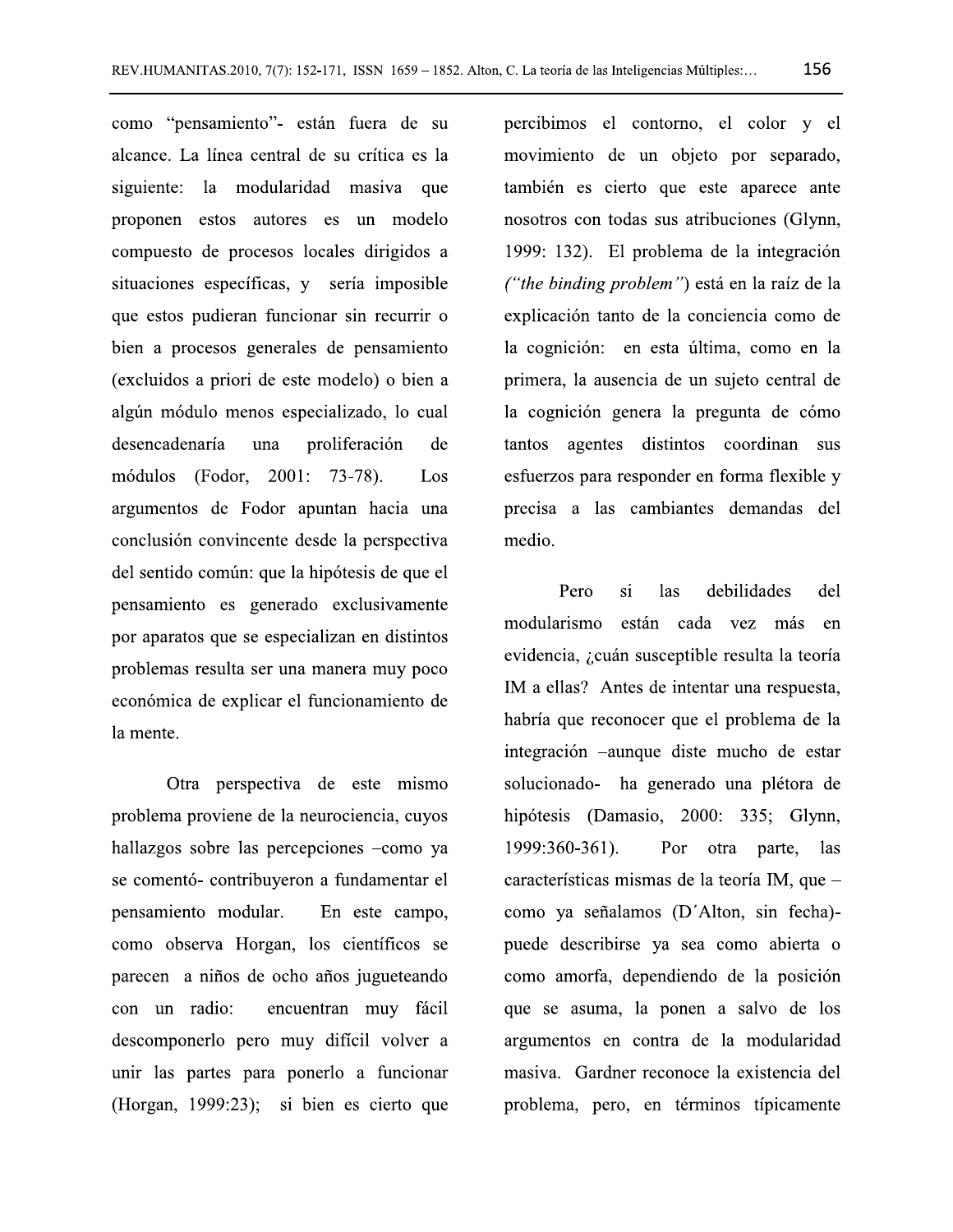evasivos, primero parece dispuesto prescindir de las funciones coordinadoras, para después darnos a entender que de alguna manera las mismas inteligencias podrían generarlas (Gardner, 2001: 116). De todas maneras, una teoría modular que también -como hemos visto- resulta compatible con una inteligencia general, se sustrae a las objeciones contra el modularismo, aunque pague por ello un precio alto en términos de coherencia.

En resumen, ¿cómo ha quedado la teoría IM con respecto del pensamiento modular moderno? En primera instancia, habría que reconocer que el concepto del módulo no ha desaparecido del panorama; sin embargo, sí podemos vaticinar que una teoría modular actual  $no$ sería ni masivamente modular ni computacional en el sentido clásico. Quizá la consideración más importante a la hora de evaluar la vigencia de la teoría IM hoy día, sea el declive de la teoría computacional clásica de la mente; si esta sufre -en los términos de Fodorde "abducción terminal" precisamente por su incapacidad de explicar los procesos más generales del pensamiento, y debe quedar restringida -como este autor sugiere- a una pequeña parte de la actividad mental. ¿qué viabilidad podría tener la concepción de una "inteligencia" como

potencialidad computacional para enfrentar los retos de un dominio cultural? Por su naturaleza misma -diría Fodor- un aparato computacional no podría dar cuenta de procesos mentales amplios y flexibles que pretende explicar Gardner.

### Ligencias en el Contexto de la Neurociencia

En nuestro análisis interno del pensamiento de Gardner (D'Alton, sin fecha), pusimos en claro que la neurociencia constituye el pilar central de la Teoría IM: esta descansa sobre la presuposición de que circuitos neuronales específicos, y el reparto del cerebro en áreas al menos parcialmente delimitadas por la dedicación funcional de las neuronas, son los factores que en último caso determinan la existencia de las inteligencias como unidades con una identidad propia. En la reafirmación de sus ideas que publica Gardner al cabo de veinte años, asevera que la neurociencia le ha dado la razón en sus suposiciones anteriores, y que la teoría, por tanto, se ha fortalecido (Gardner, 2001: 30; Gardner, 2004:6): ¿podemos compartir esta visión con él? En otras palabras, las líneas generales del la teoría IM ¿están más fundamentadas por los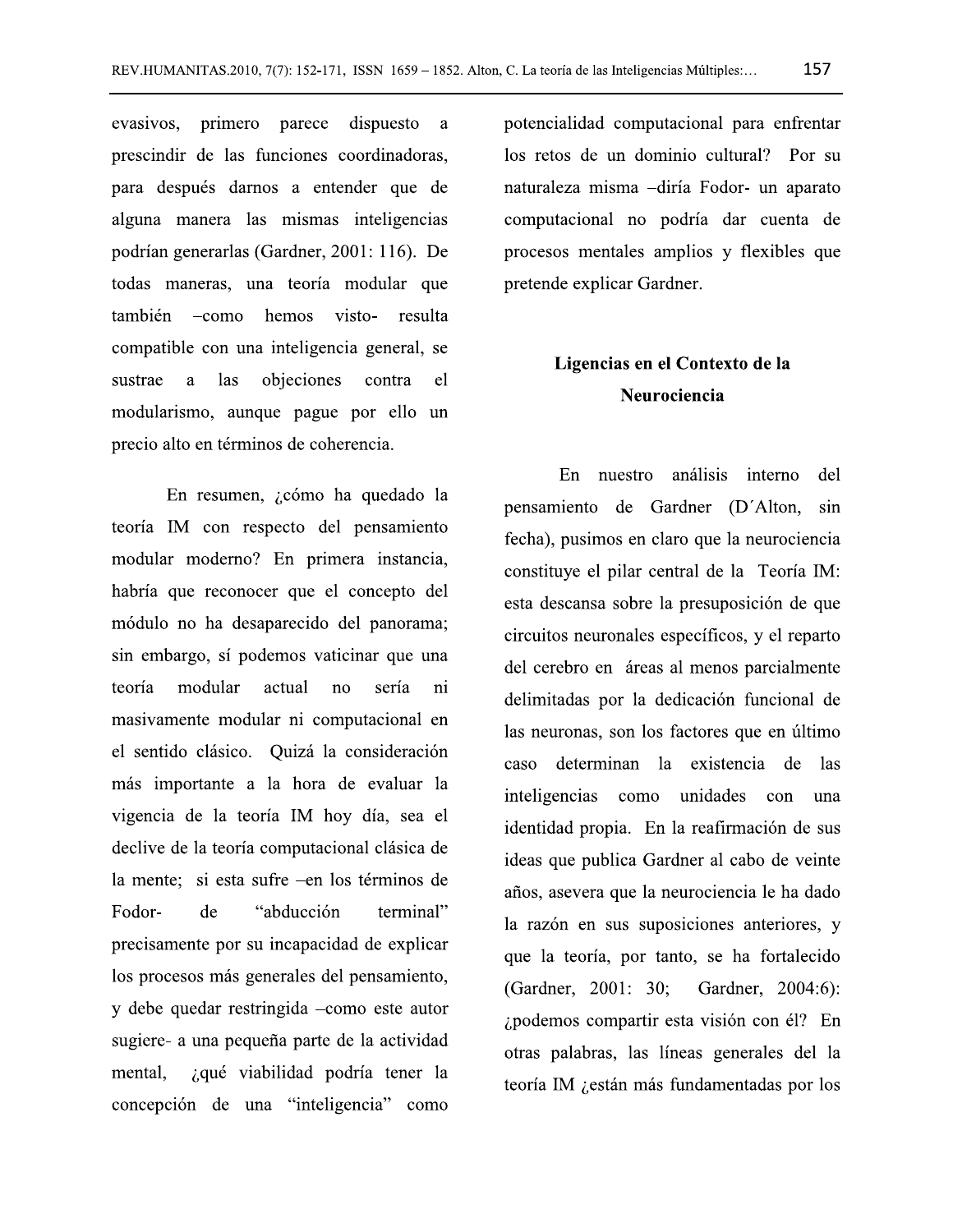hechos que ha revelado la ciencia en estos veinte años? O, al contrario, *i* aparecen más debilitadas?

Anteriormente, nos referimos a los descubrimientos relacionados con la visión, que sirvieron de inspiración para la visión modular de la mente y de la conciencia; en general, esta tendencia se ha seguido fortaleciendo, porque trabajos en otras áreas, como el reconocimiento de caras, favorecen la idea de que el cerebro tiende a funcionar mediante la ejecución de procesos distintos, dirigidos a objetivos específicos, que funcionan en paralelo y se integran producir un resultado unificado (Glynn, 1999: 210). En el lenguaje, por ejemplo, existen algunos indicios de que las categorías que distingue la lingüística (la sintaxis, la semántica etc.) corresponden grosso modo a un mapeo del cerebro (Obler y Gjerlow, 1999: 155). A grandes rasgos, entonces. podemos concordar con Glynn cuando afirma que "los localizadores han tenido bastante éxito" (Glynn, 1999: 284).

Sin embargo, al preguntarnos si podemos contabilizar estos resultados como pruebas fehacientes de la existencia de las operaciones esenciales que conforman la médula de las inteligencias de Gardner, debemos contestar afirmativamente solo con

mucha cautela. En primer lugar, todas las fuentes consultadas hacen énfasis en las limitaciones de los métodos empleados hasta el momento (demasiado sesgados hacia los poblaciones con defectos mentales (cfr. Obler y Gjerlow, 1999: 155)), y de la tecnología utilizada para la detección de la actividad neuronal (Glynn, 1999: 284, 287). En segundo lugar, las unidades de procesamiento neuronal -o minimódulos, en términos gardnerianosmuchas veces resultan contraintuitivas: en las palabras de Crick "es verdad que existe algún grado de localización en el cerebro, pero aquello que está localizado no es siempre lo que uno esperaría"  $1999:$ 88). (Crick.) Concretamente, aunque los mecanismos responsables del lenguaje de hecho se comportan como módulos que interactúan, son módulos mucho más finos que cualesquiera que se hayan imaginado hasta el momento; el lexicón, por ejemplo, puede estar dividido en categorías como formas, nombres propios, partes del cuerpo, seres vivos, o  $-a$  veces- palabras abstractas y concretas (Glynn, 1999: 271). En general, entonces, no se observa una correspondencia directa entre las operaciones esenciales de Gardner -basadas en los componentes básicos de tareas culturalmente definidas- y los minimódulos del cerebro.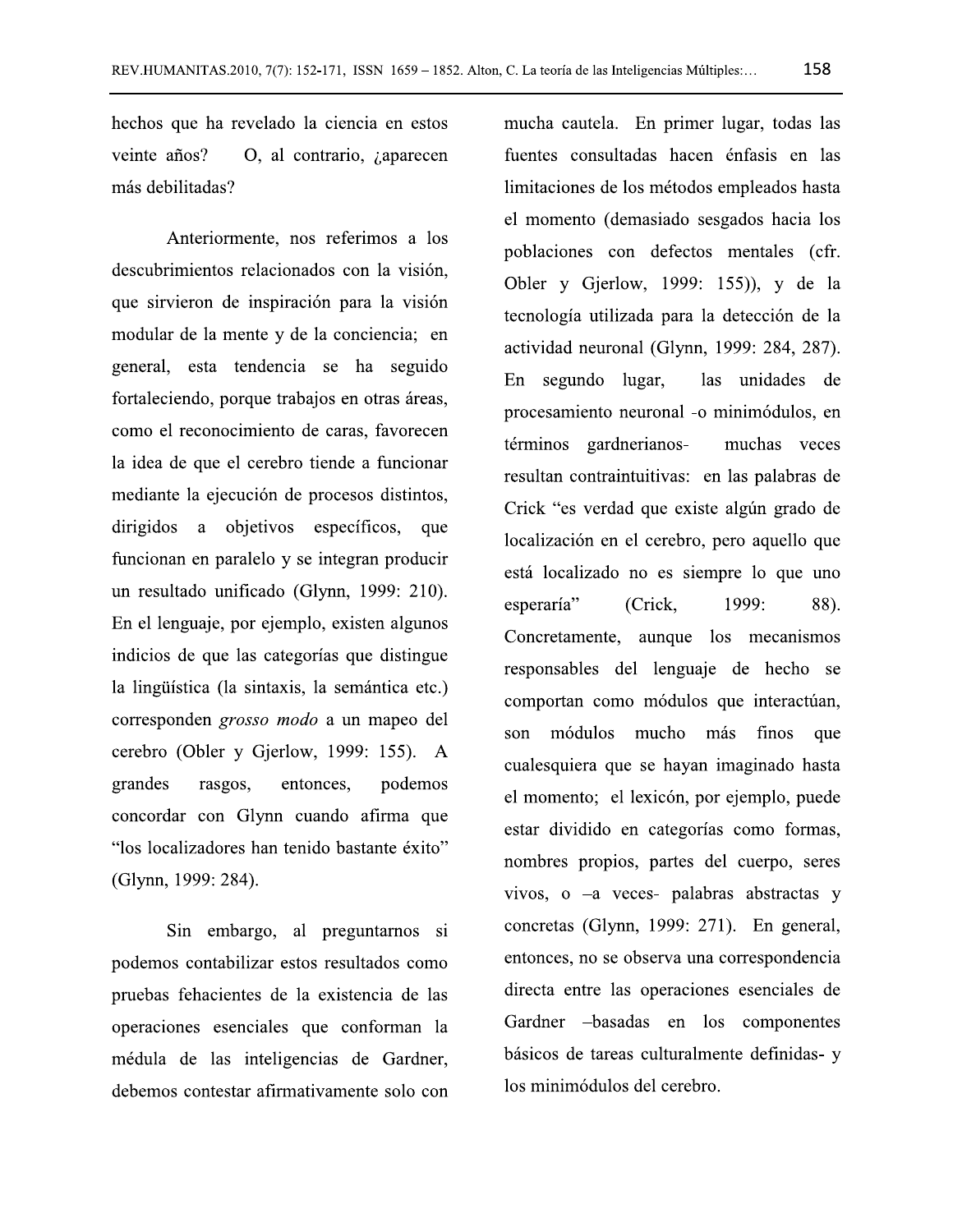La organización neuronal trazada por la teoría IM prevé no solo la existencia de los circuitos que ejecutan las operaciones esenciales, sino su cohesión entre sí y el involucramiento de zonas más amplias del cerebro en el ejercicio de la inteligencia que las emplea como herramientas al servicio de los sistemas simbólicos y los dominios culturales. Conforme nos introducimos en esta dimensión más amplia, los problemas para la teoría IM se acrecientan. La complejidad organizacional que hasta el momento se ha detectado dificulta tanto la confinación de los circuitos a distintas áreas del cerebro como la asignación de distintas funciones a zonas particulares:

> es engañoso pensar que una región cerebral posee una función específica y autónoma, como en el escenario del frenólogo. En lugar de esto, diferentes regiones del cerebro combinan de alguna manera para trabajar en paralelo para diferentes funciones.

> El cerebro está compuesto de regiones anatómicamente distintas, pero estas regiones no son minicerebros autónomos: más bien, constituyen un sistema cohesivo e integrado, organizado

en su mayor parte de una manera todavía misteriosa (Greenfield,  $1997:31$ ).

Varios diferentes factores se conjugan para impedir el mapeo del cerebro, ni siquiera en una forma vaga y aproximada, en distintas áreas al servicio de inteligencias particulares. En primer lugar, habría que recordar que la plasticidad neuronal frecuentemente facilita, en caso de daño o pérdida de áreas cerebrales, el traslado de las funciones que estas últimas ejecutan a otras adyacentes (Greenfield, 1997: 24), lo cual sugiere que los eventos particulares pueden influir en la ubicación de las funciones. En segundo lugar, la interacción neuronal no se circunscribe a la activación electroquímica y eléctrica que se transmite entre las sinapsis, sino que comprende también la intervención de sustancias químicas que circulan  $\mathbf{v}$ abarcan diferentes regiones del cerebro (Greenfield, 1997: 23), y la comunicación mediante gases que son liberados por algunas neuronas y se difunden mucho más allá de las vías sinápticas (O'Shea, 2005: 40). En conjunto, estos indicios apuntan hacia la conclusión de que la visión del cerebro como un sistema de circuitos coordinados entre sí es solo una parte de la verdad, que tomada por sí sola podría resultar engañosa; es más: esta observación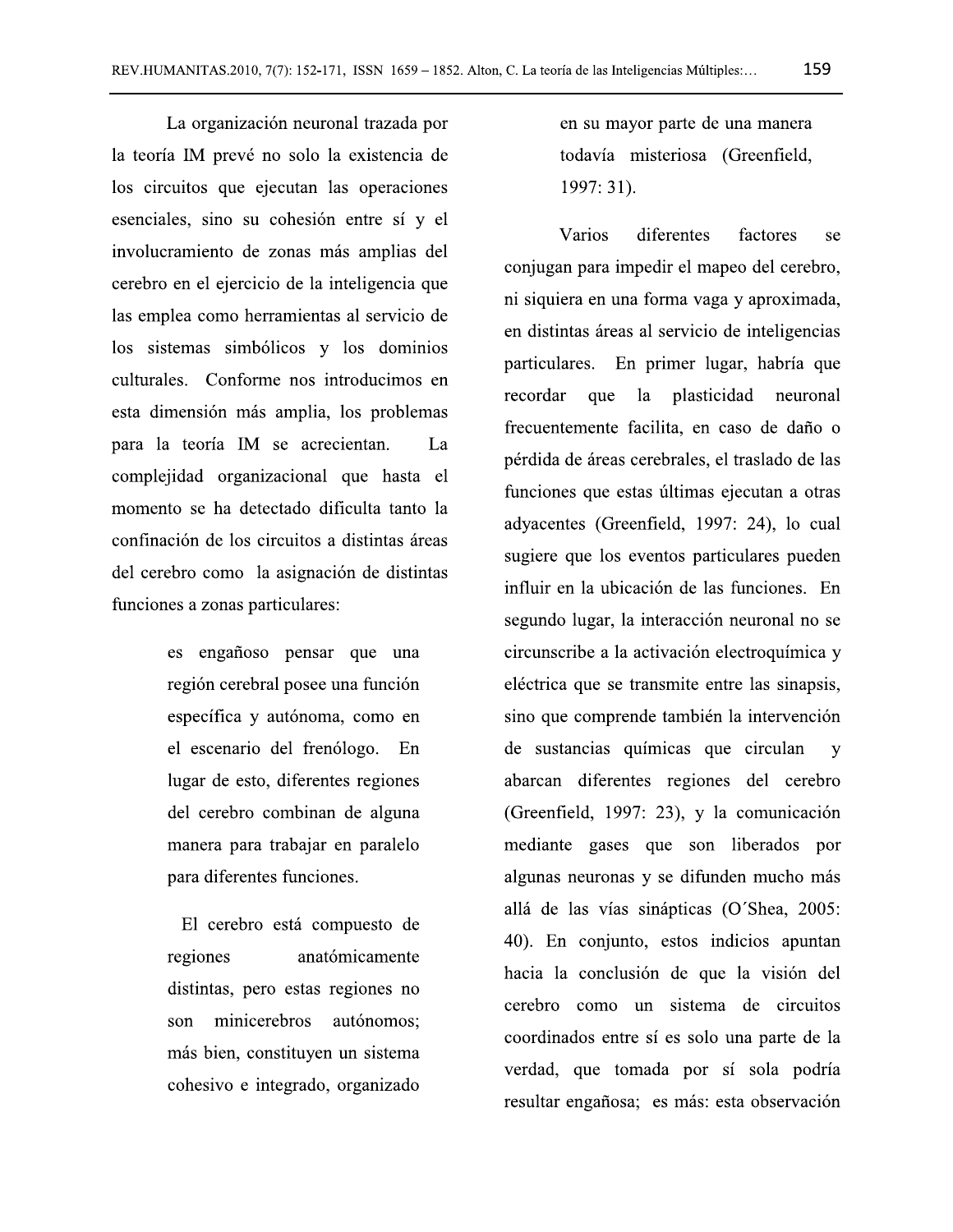resuena en concordancia con las limitaciones que Fodor le atribuye a la teoría computacional de la mente, para fortalecer la idea de que el pensamiento abarca procesos globales, aún muy poco comprendidos, que no son computacionales en ninguna acepción actual de la palabra.

 $En$ resulta este panorama, no sorprendente muchos científicos que actuales caractericen el funcionamiento del cerebro en términos sistémicos que no parecerían dejar lugar para módulos en una escala comparable a la de las inteligencias semiautónomas que postula Gardner como el decisivo factor para comprender  $1a$ cognición. Tanto Greenfield (1997) como Damasio hablan de "sistemas de sistemas", el segundo en los siguientes términos:

> Hay millones de millones de neuronas en el cerebro humano. organizado en circuitos locales. **Estos** circuitos constituyen regiones corticales, si están organizados en capas paralelas, como un queque, o núcleos, si están agrupados en colecciones no divididas en capas, como bayas en un recipiente. Tanto las regiones corticales como los núcleos están interconectados por

las "proyecciones" de los axones para formar *sistemas*, y, en niveles gradualmente más complejos, sistemas de sistemas (Damasio, 2000: 325).

Podemos concluir, entonces, que la neurociencia no desacredita la idea de localización (hay efectivamente un reparto de funciones en el cerebro), pero no da sustento al tipo de localización que sería necesario para generar las inteligencias propuestas en la teoría IM. Podrían existir módulos, pero no como las unidades neurocomputacionales que visualiza Gardner: una posibilidad es la de aparatos cognitivos que se construyen en el transcurso de la interacción social con base alguna información neuronalmente en codificada; es posible también que distintos circuitos distribuidos por todo el cerebro trabajen en sincronía para generar un módulo así concebido. De un modo más general aún, el mecanismo explicativo propuesto por Gardner parece haber fallado, porque la integración que él supuso era  $de$  $\lceil a \rceil$ coordinación consecuencia de inteligencias distintas en respuesta a las complejas exigencias del medio cultural, en realidad está presente ya en un cerebro organizado de una manera más compleja,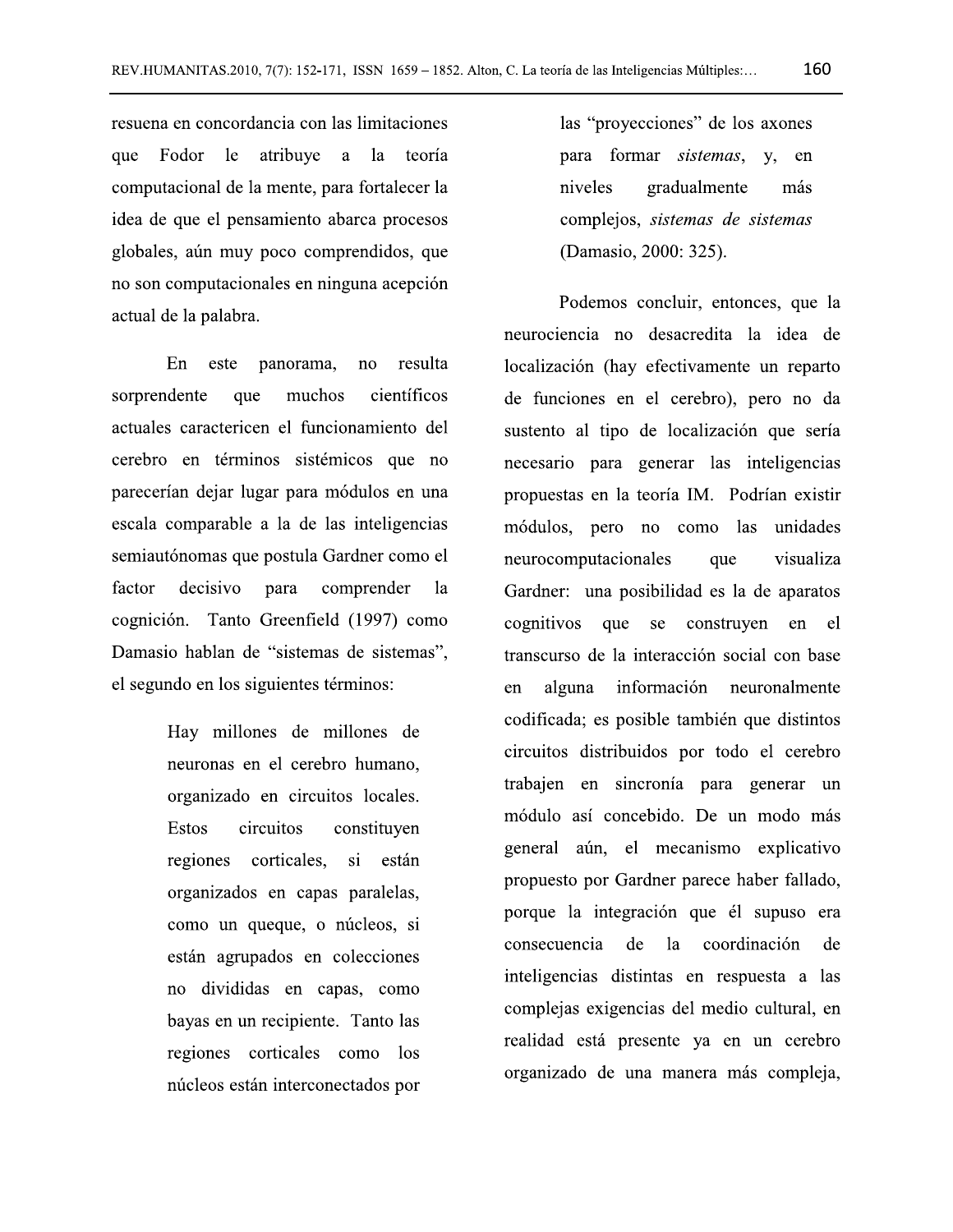interactiva y sistémica que la visualizada en la teoría IM.

## Las Inteligencias en el Contexto de la Evolución Biológica y Cultural del Homo **Sapiens Sapiens**

La teoría IM se compromete con la evolución, en el sentido de que cada inteligencia particular se hace más plausible en la medida en que tenga una posible justificación evolutiva -una ventaja que podría haber sido objeto de selección- y en la medida en que otras especies con manifestaciones similares señalen hacia posibles antecesores compartidos (Gardner, 1993:65). Este supuesto no surge en forma inevitable de la modularidad, porque ni los módulos tienen que ser innatos, ni lo innato tiene que ser resultado de las fuerzas de la selección (de hecho, Chomsky siempre se ha opuesto a que el módulo lingüístico sea considerado como una adaptación). Sin embargo, la suposición de que *las* inteligencias fueran generadas por la evolución potencialmente se ajusta bien a dos características que Gardner les atribuye: el hecho de que sean -supuestamente-"clases naturales" y el de que sean universales (todos los seres humanos poseen

todas las inteligencias, aunque varían en su dotación).

La pregunta en cuanto a la posible validez del supuesto evolutivo se puede abordar en dos etapas: *i*, es concebible la idea de que exista una arquitectura mental inherente al bagaje genético de la especie humana?; y si existiera, ¿sería de la naturaleza que supone Howard Gardner –un conjunto de aparatos semiautónomos- y con la identidad que él propone (las ocho inteligencias específicas)?

La idea de que la herencia humana comprenda no solo una configuración física (un cerebro con una estructura compartida a grandes rasgos por todos los seres humanos normales) sino una "arquitectura virtual" (un conjunto de rasgos cognitivos) no resulta muy polémica hoy día. Ni siquiera los empiristas del siglo dieciocho, como Hume, descartaban totalmente el papel de los instrumentos internos en la cognición (Cosmides y Tooby, 1997:3); en otras palabras, la tabla nunca ha sido totalmente rasa. En años recientes, lo que Cosmides y Tooby llaman el "modelo standard de las ciencias sociales" (la idea de que la dotación mental innata de la especie se reduce a unos cuantos mecanismos generales) ha cedido terreno ante un giro filosófico hacia el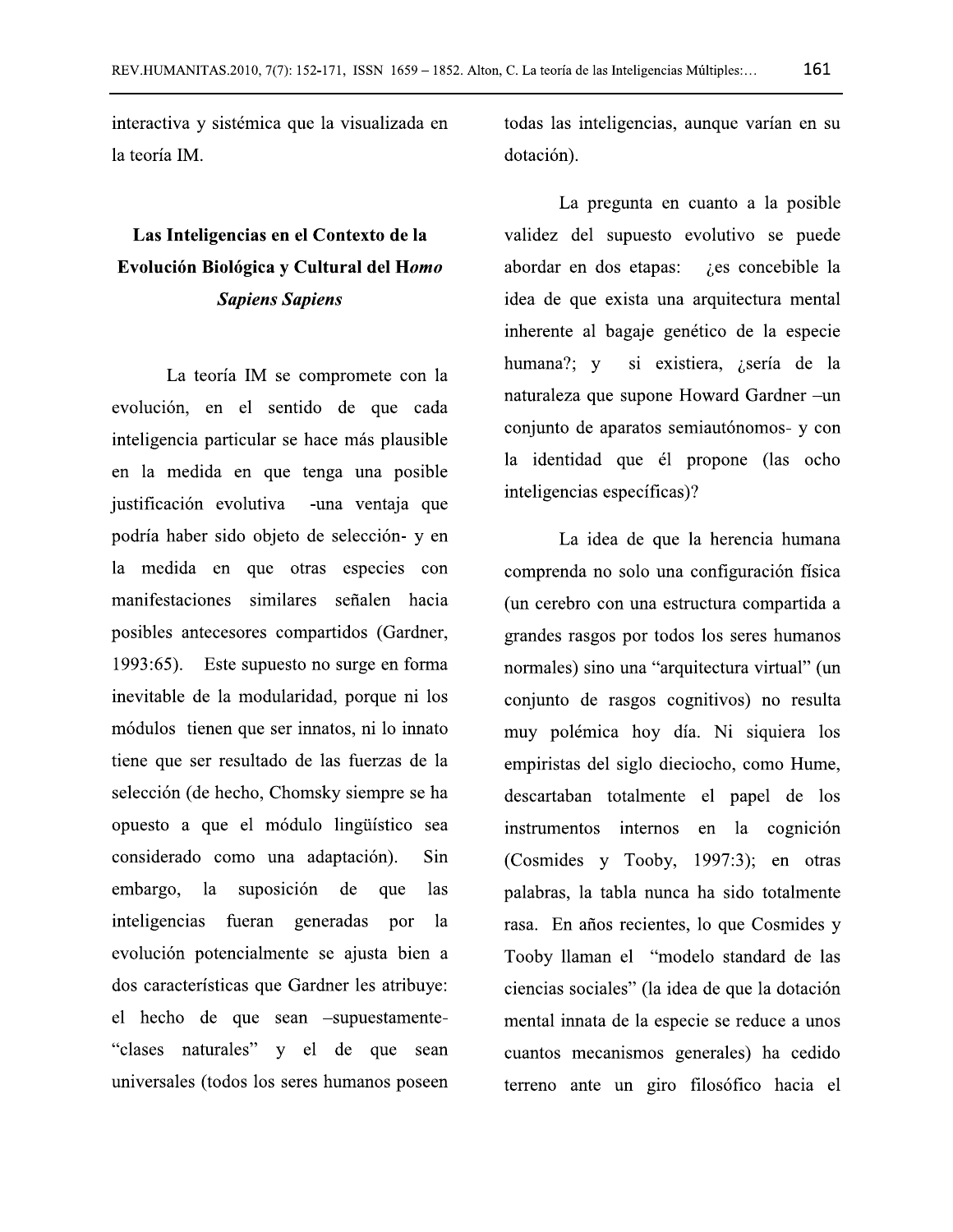racionalismo y ante las interrogantes que plantea la genética en cuanto a la posible influencia de los genes en características del individuo que van mucho más allá de las fenotípicas (Pinker, 2003: 80-89).

Al aceptar la existencia de una arquitectura cognitiva innata, necesariamente enfrentamos nos con opciones limitadas en cuanto a la fecha de su origen y su papel en el esquema general de la evolución de la especie. En una primer afirmar aproximación, podemos que cualquier característica compartida por todos los seres humanos tenía que estar bien arraigada antes de la primera separación de la especie homo sapiens sapiens en dos ramas, de las cuales una permaneció en África y la otra migró para convertirse en el tronco de todos los pueblos no africanos de la humanidad (separación que ocurrió -según una teoría que hoy día goza de mucha aceptación- hace unos ochenta mil años (Oppenheimer, 2004: 78-88)). Un segundo intento de rastrear las características esenciales de la especie nos podría inclinar más bien hacia una fecha muy anterior a esta última: en sus rasgos más generales, nuestra conformación moderna se remonta a la aparición de la especie hace al menos ciento veinte mil años y posiblemente hace unos ciento noventa mil (Oppenheimer, 2004: 81;

Cann y Wilson, en Scientific American, 2003: 61). En esta perspectiva cronológica, el escenario en que podríamos visualizar la formación de las inteligencias, entonces, es el de los *homo sapiens* arcaicos, que se inicia aproximadamente medio millón de años atrás (y que fue -efectivamente- una época de muy rápida encefalización)(D'Alton, 2005:133); este fue el caldo de cultivo en que tiene que haberse terminado de plasmar la mente característica y única del *homo* sapiens moderno. lenguaje con su plenamente simbólico, su conciencia de segundo orden, y su pensamiento abstracto.

Además, para que la cognición humana estuviera plenamente constituida con el advenimiento de la especie, es inevitable suponer que los elementos formativos tendrían que haber estado presentes en el medio cultural -al menos como embriones- desde mucho tiempo antes. Como señala Deacon en su discusión sobre la evolución del lenguaje, la incorporación de adaptaciones al genoma está determinada sobre todo por tres factores clave: la intensidad de la selección, la estabilidad de las condiciones que favorecen la adaptación, y las características invariables de la respuesta adaptativa (Deacon, 1998: 328). En el caso de la evolución cognitiva, es evidente que está en juego no solo la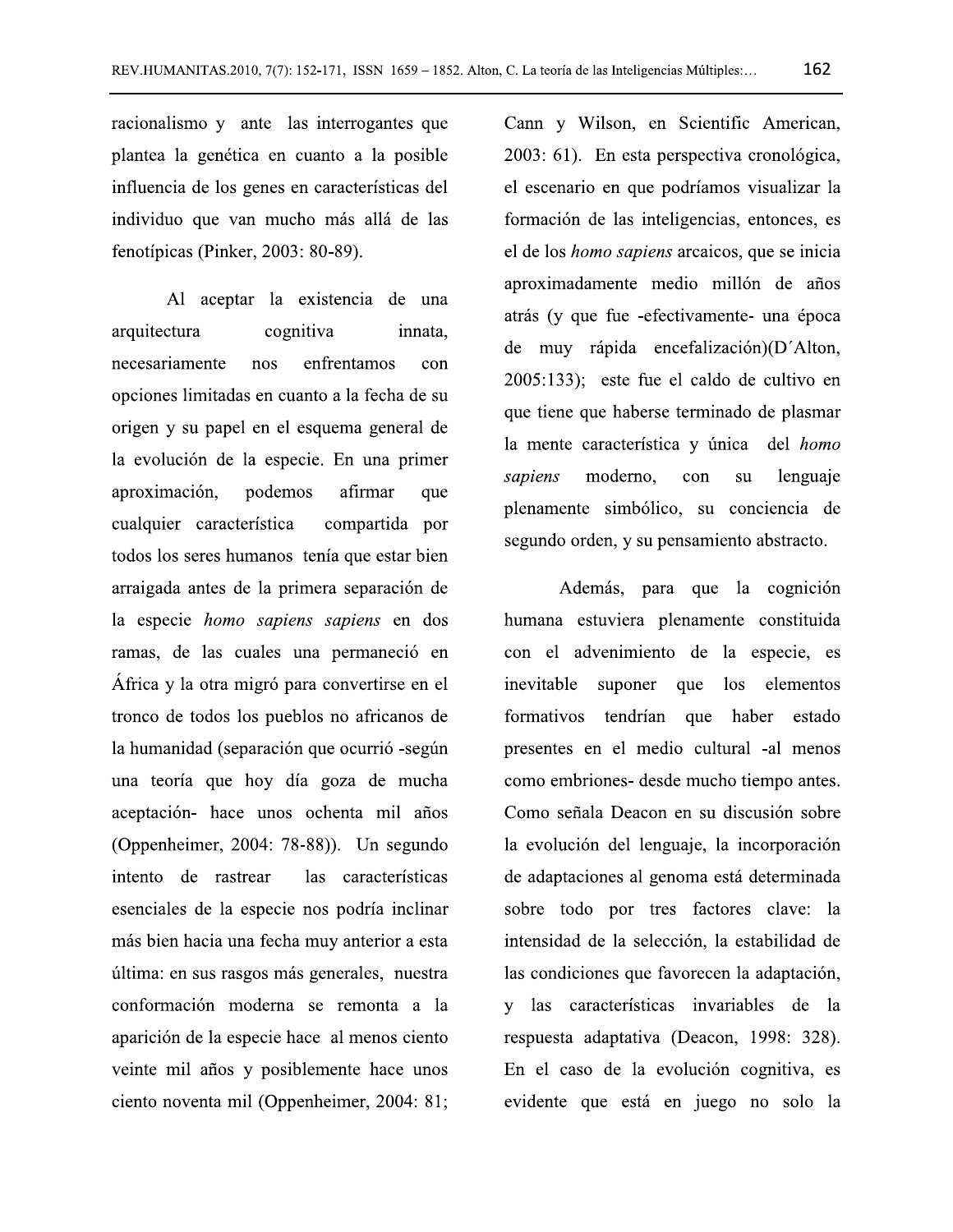evolución darwiniana (la ocasionada por las presiones del medio natural), sino la baldwiniana (la que responde a condiciones modificadas las acciones por de generaciones precedentes de la especie) (Deacon, 1998: 322).

En otras palabras, si una inteligencia o un módulo mental de cualquier naturaleza está instalado en los genes de la especie humana, tiene que haberse manifestado en una forma definida y constante, como respuesta a una demanda natural o cultural influyera decisivamente que en *las* posibilidades reproductivas de  $\log$ individuos, durante un lapso prolongado. La extensión de este lapso es difícil de aunque existen adaptaciones establecer: fisiológicas que son consecuencia del pastoralismo y la agricultura -y que, por tanto, tienen que haberse llevado a cabo en pocas decenas de miles de años-, es posible que se hayan asimilado más rápidamente que cualquier rasgo cognitivo por su conexión directa con la supervivencia (en una comunidad cada vez más dependiente de los rebaños, la tolerancia a la lactosa podría seleccionar a los niños de una manera radical e inmediata). En cambio, es posible que se necesitaran cientos de miles de años para que se sintieran los efectos de las complejas

fuerzas que se combinan para seleccionar habilidades como el lenguaje.

Con estas consideraciones en mente. podemos volver a abordar la segunda de las dos interrogantes que planteamos anteriormente: desde la perspectiva de la evolución ¿tiene viabilidad la propuesta de que la mente humana esté conformada principal o exclusivamente por un conjunto de módulos? En su libro The mind doesn't Fodor work that way, contesta negativamente a esta pregunta (Fodor, 2001). En oposición a Cosmides y Tooby, quienes sostienen que habría sido imposible evolucionara una que mente dotada solamente de procesos generales, Fodor defiende la posición de que "la arquitectura de la cognición es un problema empírico" (Fodor, 2001: 71): en otras palabras, no existen razones para descartar o aceptar a *priori* la modularidad o cualquier otra estructura, aunque sí -como antes notamospara rechazar un diseño exclusivamente modular: en general, sus argumentos apuntan hacia la conclusión de que no sabemos lo suficiente sobre la mente como para dictaminar sobre cómo la evolución podría actuado sobre ella.

Una breve reflexión -que tome en cuenta el escenario evolutivo que hemos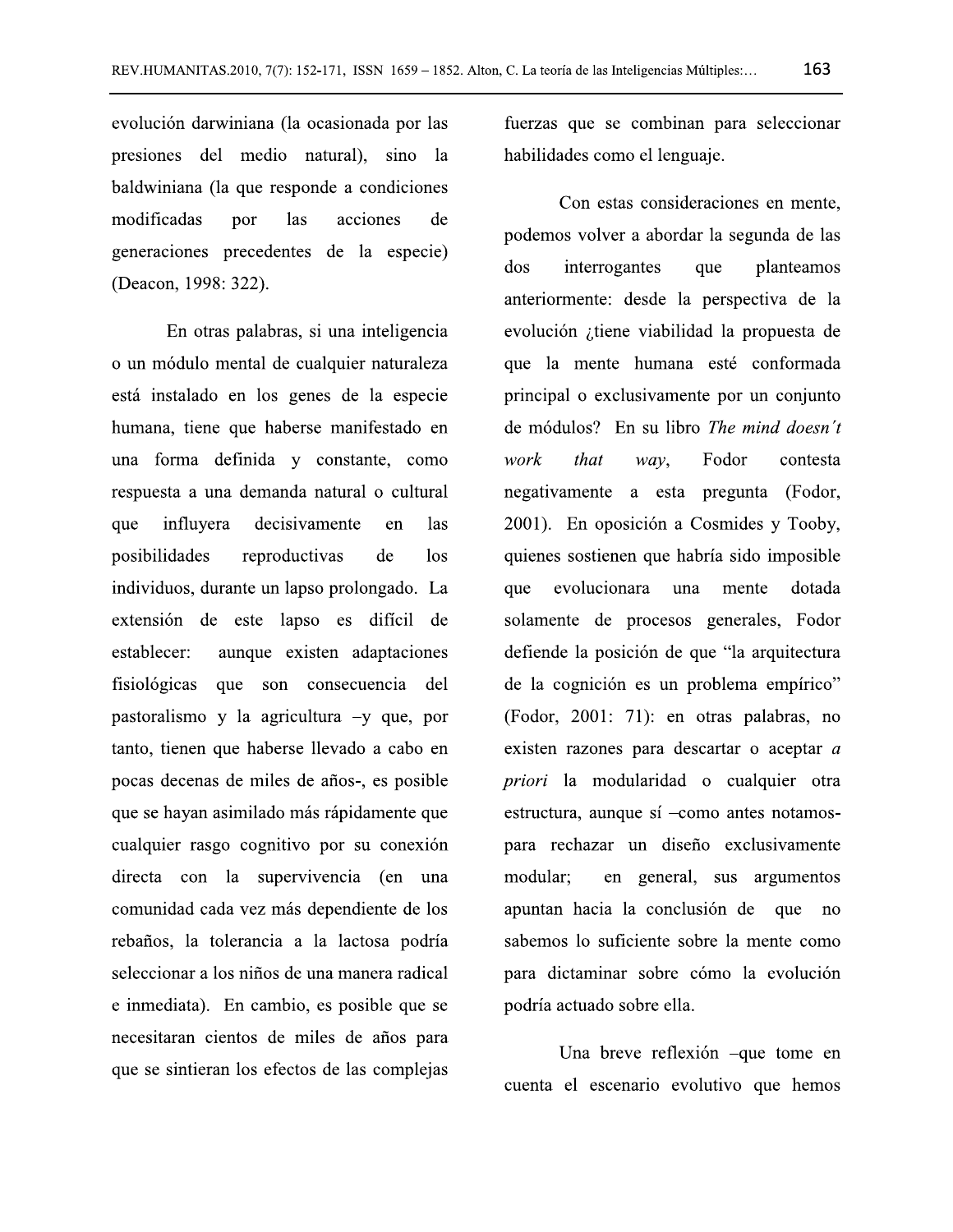164

descritonos induce a creer que tanto habilidades algunas mentales muy particulares, como otras muy generales podrían serían buenas candidatas para la selección natural y sexual dentro del contexto darwiniano y baldwiniano: por ejemplo, el congelamiento instantáneo ante la percepción de una culebra habría sido una reacción favorecida en África durante cientos de miles de años, como también lo habrían sido facultades generales como la inferencia a partir de una serie de experiencias similares o la asociación de eventos en cadenas de causa-efecto. En términos generales, entonces, tendríamos que darle la razón a Fodor y concluir que sería muy aventurado optar exclusivamente por un diseño modular, pero que sería igualmente gratuito descartar que existan módulos. En estas condiciones, aunque no sobreviva la teoría IM en su forma global, tendríamos que pasar a considerar los méritos de las inteligencias individuales como posibles módulos de un bagaje hereditario fraguado por la evolución.

iniciar Podemos esta tarea recordando que en nuestro análisis de la estructura interna de la teoría IM detectamos que algunas de las inteligencias que propone Gardner muestran defectos que impiden clasificarlas como tales ni siquiera según los

criterios de la misma teoría. Tanto la inteligencia cinestésico-corporal como la espacial son tan amplias, y abarcan una variedad tan grande de aplicaciones distintas. que difícilmente pueden interpretarse como capacidades unitarias (D'Alton, sin fecha). Esta característica es suficiente para desecharlas como posibles módulos de la arquitectura cognitiva humana: a pesar de que estas inteligencias indudablemente abarcan muchas habilidades particulares que casi con seguridad son innatas (la capacidad de elaborar mapas mentales, por ejemplo), la discusión que nos ocupa versa exclusivamente sobre las inteligencias como tales. Otra inteligencia que sucumbió al análisis fue la naturalista: a pesar de la indiscutible importancia para la especie del conocimiento del medio y la capacidad distinguir de entre sus componentes, y de la probabilidad de que capacidad haya influido esta en la reproducción de los individuos, el mismo Gardner reconoce que trasciende su contexto inicial y se aplica a todos los objetos, con lo cual deja de ser una competencia específica y se transforma en una capacidad general para observar, estudiar y clasificar objetos a través de todos los dominios (D'Alton, sin fecha).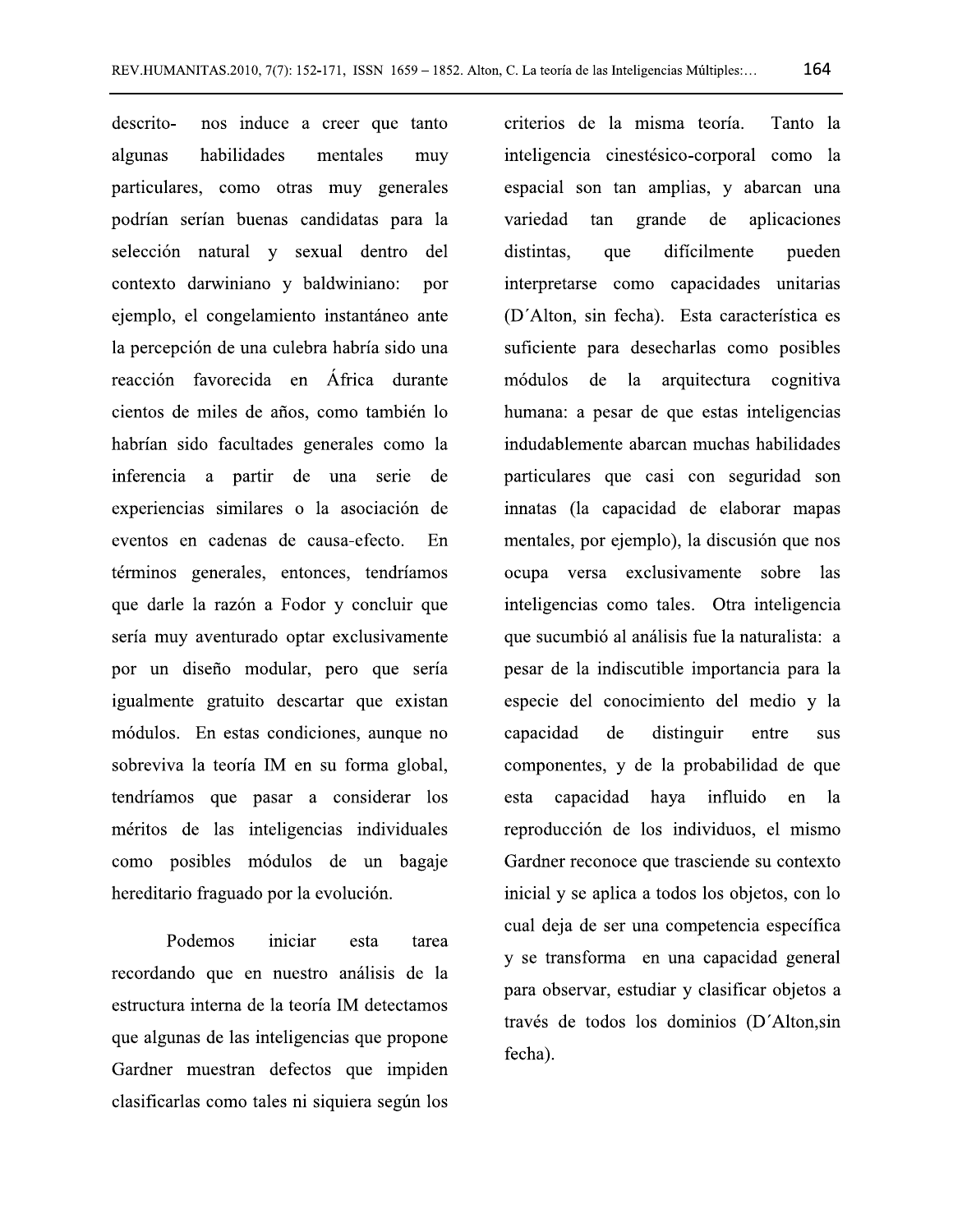De las inteligencias restantes, las personales y la lingüística se presentan de inmediato como candidatas con buenos credenciales dentro del concurso evolutivo. La inteligencia interpersonal  $\overline{\mathbf{V}}$ <sup>1</sup>a intrapersonal –que aquí consideraremos como una sola- corresponden a grandes rasgos a las facultades que se han llamado a veces "teoría de la mente" (la capacidad para modelar los estados mentales de otros seres (Carruthers y Smith, en Carruthers y Smith, 1998: 1-8)) e "inteligencia maquiavélica" ( la capacidad para modelar y manipular el comportamiento de otros integrantes del grupo circundante (Byrne y Whiten, en Whiten y Byrne, 1997: 1-23). Estas facultades, a su vez, evidentemente poseen características que piden a gritos una explicación evolutiva: están bien delimitadas y constantes en cuanto a sus componentes y su dominio de aplicación; se manifiestan en forma constante a través de las culturas y a lo largo del tiempo; las consecuencias de tenerlas en mayor o menor grado son lo suficientemente drásticas como para influir decisivamente las posibilidades en reproductivas de los individuos y en la supervivencia de las tropas. Es más, la existencia de estas facultades en otros primates da credibilidad a la suposición de que estaban presentes entre los ancestros

que compartimos con estos últimos, y de que -sin duda alguna- serían piezas en el tablero durante la época que señalamos antes como el escenario fundamental para la conformación de la mente moderna. N<sub>0</sub> falta, tampoco, confirmación empírica de que estas capacidades pueden existir con relativa independencia de otros facultades cognitivas  $\mathbf{V}$ por tanto podrían efectivamente- funcionar como módulos: el éxito en la política y en otros ámbitos culturales de personas aparentemente poco "inteligentes" en otro sentido constituye un posible indicio de tal independencia, como lo es también la existencia de una población de personas -los autistas- que al menos en una interpretación carecen de teoría de la mente (Boucher, en Carruthers y Smith, 1998: 223-241).

La plausibilidad evolutiva de la inteligencia lingüística  $-por$ su universalidad, su identidad definida y la constancia de su demanda cultural-parecería imponerse a primera vista, pero resulta -no obstante- más polémica que la de las inteligencias personales. primera En instancia, habría que reconocer que para muchos el lenguaje no es una adaptación: para Chomsky el módulo innato de la Gramática Universal es una reorganización súbita que sobreviene ante cierto grado de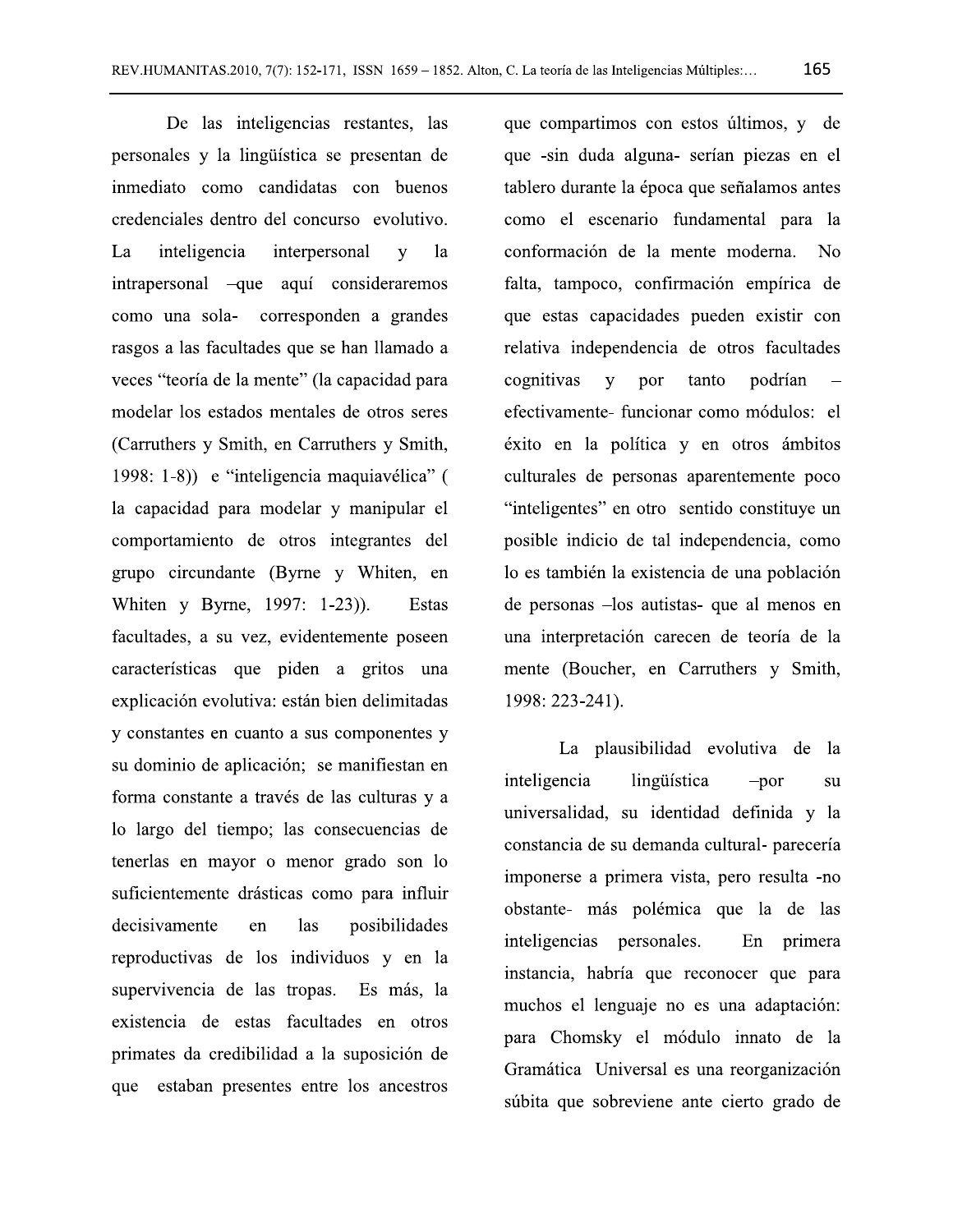complejidad (Aitchison, 1998: 59). reorganización que algunos atribuyen a una sola mutación genética (Berwick, en Hurford, 1998: 320-340); para otros el lenguaje es el efecto secundario de un cerebro que evolucionó para otros fines (Aitchison, 1998: 73-74). Sin embargo, el papel central del lenguaje en la cognición humana pesa en contra de estas posiciones: es difícil creer que sean gratuitas funciones esenciales como la semántica referencial (que nos permite hablar de objetos presentes y ausentes, reales e imaginarios), la categorización (que estructura nuestro modelo del mundo) y la conciencia de segundo orden (que nos permite estar conscientes de que tenemos conciencia), para todas las cuales el lenguaje es imprescindible. N<sub>o</sub> es sorprendente, entonces, que se hayan formulado varias distintas versiones hipotéticas del origen evolutivo del lenguaje (cfr. Aitchison, 1996; Pinker, 1995; Deacon, 1998); muchas de ellas han sido comprendidas dentro de una reconstrucción que propone que <sup>1</sup>a transformación gradual del sistema comunicativo ancestral en un instrumento cognitivo que evolucionaría dentro de la dinámica de los cambios anatómicos. fisiológicos, culturales y sociales que dieron

origen al *homo sapiens sapiens* (D'Alton, 2005).

En general, este panorama nos sugiere que la plausibilidad del lenguaje como producto de la evolución depende de que se conciba como un instrumento cognitivo; en la interpretación formalista según la cual la estructura del lenguaje no necesariamente responde a su función- se torna problemática la explicación de su origen por selección natural y sexual. Dentro de la visión cognitiva del lenguaje, en cambio, este entrañaría una clara ventaja reproductiva al catalizar e impulsar amplias áreas de la inteligencia y la producción cultural, desde la habilidad manual hasta la teoría de la mente, las representaciones visuales y el pensamiento abstracto; el lenguaje natural sería precisamente la plataforma sobre la cual se edifican las construcciones posteriores de los lenguajes formales, cuyos principios ya están presentes el primero. Pero en esta visión interconectada de la inteligencia obviamente no concuerda con la de la teoría IM, con sus módulos semiautónomos de matemática y música.

En el caso de la inteligencia lógicomatemática, debemos empezar por señalar nuevamente que esta inteligencia se deriva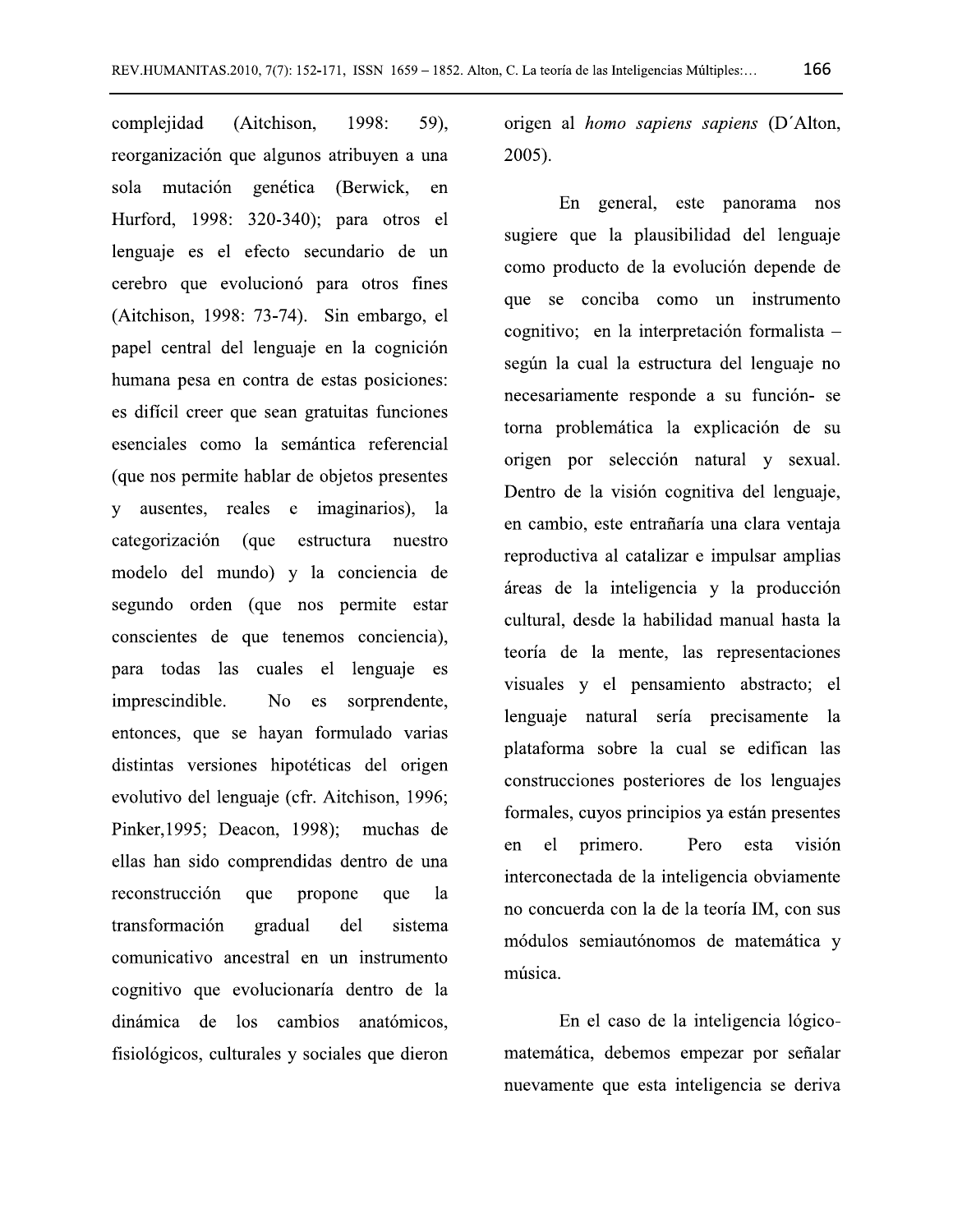de al menos dos raíces distintas (la del razonamiento y la del manejo numérico), amalgamadas en el crisol de la abstracción (D'Alton, sin fecha): recordemos también que el mismo Gardner no está seguro si debe considerar esta inteligencia como una "suprainteligencia" (Gardner, 1993: 159). La identidad borrosa sería en sí misma motivo para dudar que esta facultad haya sido objeto de selección, y esta duda crece ante las abundantes referencias antropológicas a la variabilidad manifestaciones de las matemáticas de cultura a cultura: se puede especular que la matemática que conocemos en el mundo moderno y en otras civilizaciones anteriores se manifiesta sólo ante ciertas necesidades (cfr. Tomasello, 2003: 47), al extremo de que existen pueblos que -aparentemente- no tienen necesidad de contar y no contemplan las herramientas correspondientes dentro de su lengua (Lessmoellman, 2006).

La misma variabilidad cultural caracteriza a las manifestaciones de la A pesar de que se pueda quizá música. definición del formular una término "música" que sea universal (se podría ejemplo, que todas afirmar. por las sociedades humanas producen y consumen sonidos de una manera sistemática), en la realidad las manifestaciones son tan variadas

que ponen en duda la existencia de un fenómeno bien delimitado (cfr. Storr, 1992: 183). Gardner tiene razón en considerar el ritmo y la melodía como las operaciones más esenciales de la música (Gardner, 1993: 104), y en ellas tendríamos que buscar los orígenes de la música (Scholes, 1965: 625); sin embargo, aún estos dos elementos pueden manifestarse en formas que difícilmente reconoceríamos como tales, como en los casos de composiciones "espaciales" (sucesiones de notas sin métrica fija), melodía reducida a solo dos notas (Robertson y Stevens (eds), 1965: 23), y melodía generada a partir de timbres  $\mathbf{o}$ basada más en un contorno que en intervalos exactos.

Por si todo esto no fuera suficiente como para dudar de la asimilación genética de una facultad específicamente "musical" en el sentido moderno, la presencia tanto de ritmo como de melodía en el lenguaje natural ha suscitado muchas especulaciones en cuanto al origen compartido del lenguaje y la música (Storr, 1992: 15-16; Scholes, 1965: 625-6). El mismo Gardner reconoce tanto esta posibilidad como la variación que hemos señalado, pero defiende la integridad de los módulos con la observación de que sus funciones se procesan en áreas distintas del cerebro. Esta respuesta se vuelve menos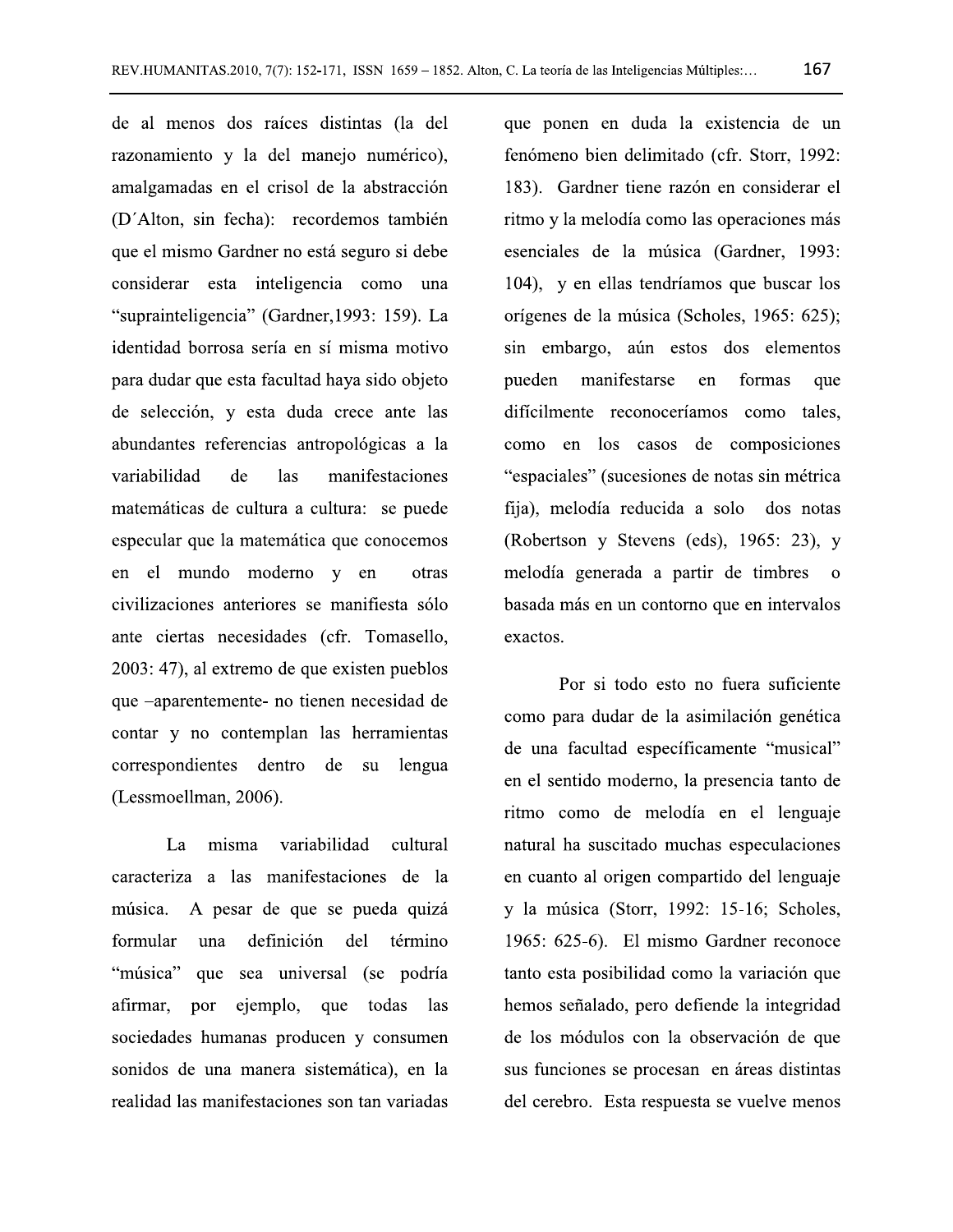persuasiva ante el hecho ya señalado de que este órgano tiende a desmenuzar las tareas según criterios muy particulares y muy finos, que no reflejan directamente nuestras categorías (un ejemplo sería la subdivisión y repartición del léxico); recordemos, también, que es imposible establecer una correspondencia de uno a uno entre áreas del cerebro y funciones superiores.

consideraciones **Estas** sobre  $1a$ matemática y la música cobran más peso cuando recordamos de nuevo el escenario descrito anteriormente: tendríamos que creer que se han mantenido constantes -en sus rasgos principales al menos- por lo menos a lo largo de los últimos dos cientos mil años. Es innegable que ambos dominios culturales aprovechan habilidades que son compartidas con otras especies y por tanto se derivan de raíces muy hondas en el árbol evolutivo (muchos) animales superiores poseen mecanismos de cálculo y comparación de tamaño, además de emplear una amplia gama de gritos y cantos), pero estas habilidades no constituyen pruebas de que exista todo un módulo neuronal conformado para ejecutarlas. Antes de suponer que todos los seres humanos poseemos una inteligencia matemática, pero que no la usamos si no es necesario, parece más económico suponer que la capacidad de pensamiento abstracto

se genera en conjunto con el lenguaje y puede entrenarse para ejecutar operaciones matemáticas. Igualmente, el hecho de que personas en todas las culturas sean capaces de aprender formas musicales complejas no significa que todos los seres humanos tengamos un módulo latente diseñado para estos efectos; simplemente implica que nuestro aparato mental es apto para tales fines en las circunstancias correctas. Una explicación similar funcionaría también en el caso de la inteligencia naturalista: más que visualizarla como compartimiento un estanco de la inteligencia, podríamos postular que esta habilidad evolutivamente antigua fue subsumida en uno de los procesos generadores del lenguaje (la conformación de la semántica referencial) para emerger después en una forma más poderosa, equipada para especializarse a través de <sub>l</sub>as distintas ramas del conocimiento.

Desde la perspectiva de la evolución cultural biológica,  $\overline{\mathbf{V}}$ entonces, es perfectamente concebible que exista una arquitectura cognitiva particular de la especie, pero es muy poco probable que sea un conjunto de inteligencias tales como la de la teoría IM. De las inteligencias individuales, algunas quedan descartadas;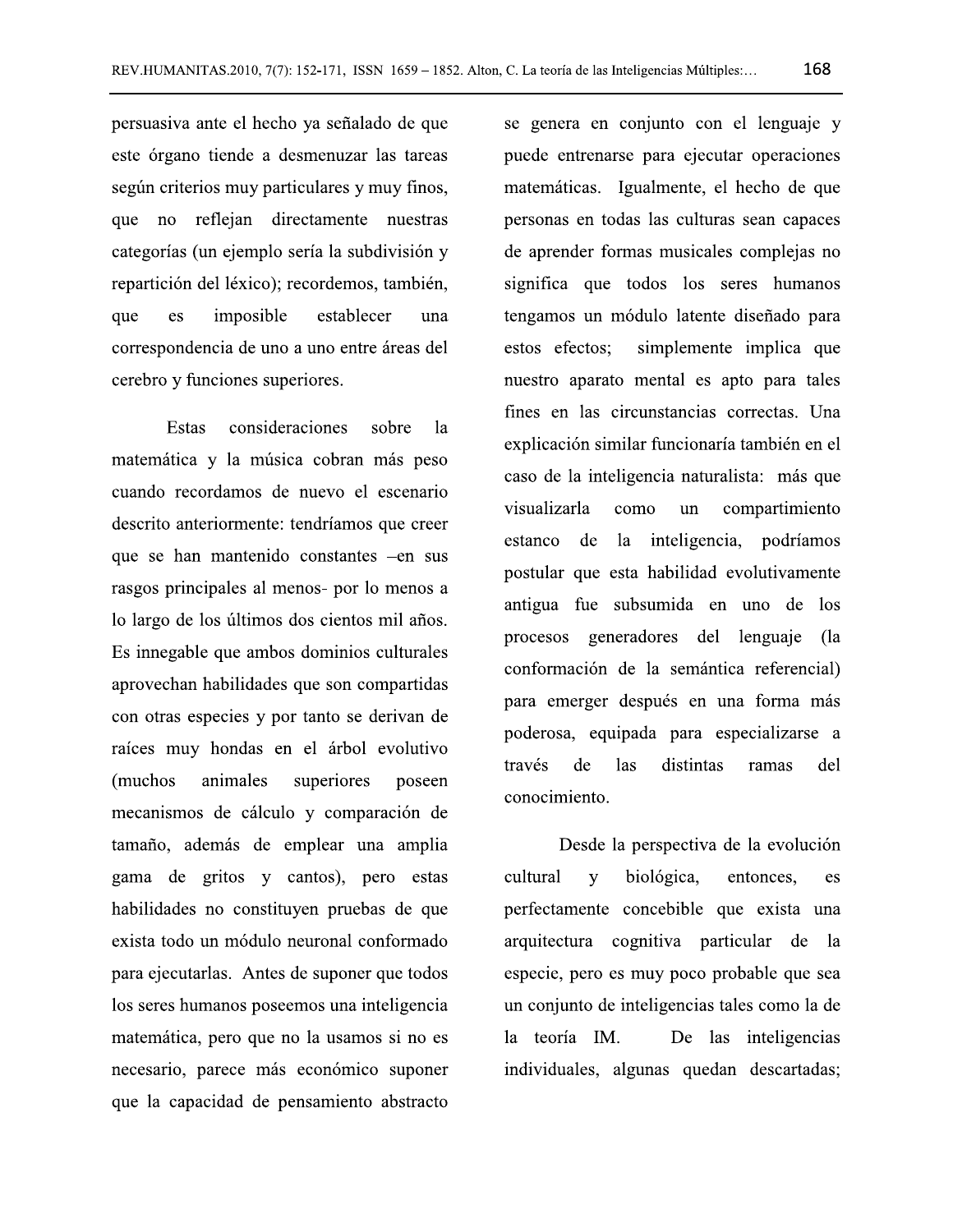solo sobreviven las personales  $y$  -con algunas modificaciones - la lingüística.

### **Conclusiones**

En el momento de su formulación en 1983, la teoría IM reflejó el estado de las ciencias cognitivas y combinó -tal y como señala Howard Gardnervarios de los principios explicativos más prometedores de Sin embargo, en los años su época. transcurridos desde esta fecha, las ciencias que afluían para formar la teoría han cambiado su curso, dejando el cauce de la teoría IM virtualmente seco: la teoría computacional clásica ha mostrado su incapacidad para modelar muchos procesos mentales; la neurociencia ha revelado un cerebro mucho menos susceptible de mapearse de lo que antes se imaginaba, y los estudios de la evolución empujan los orígenes de lo que consideramos humano cada vez más atrás en el tiempo. Todo esto hace que no sea viable una identificación tan estrecha como la que supone la teoría IM entre lo cultural y lo neuronal.

Sin embargo, el debilitamiento de la teoría en su totalidad no significa que algunos de sus componentes no hayan sido

en su momento aciertos y que no sigan teniendo alguna vigencia hoy día. Sigue siendo válido el principio de que la inteligencia humana no se puede considerar como una sola máquina que -a pesar de tener sus componentes discretos (memoria y atención por ejemplo)emplea se indiscriminadamente en todos los contextos y para todas las tareas. Sobrevive también la idea de que la evolución tiene que haber conformado la cognición humana -al igual que las otras características básicas de la especie- y que algunas de las herramientas básicas legado que nos ha muy probablemente estén afinadas para lidiar con las situaciones más persistentes e inevitables que confronta el ser humano (las relaciones con otros individuos, por ejemplo).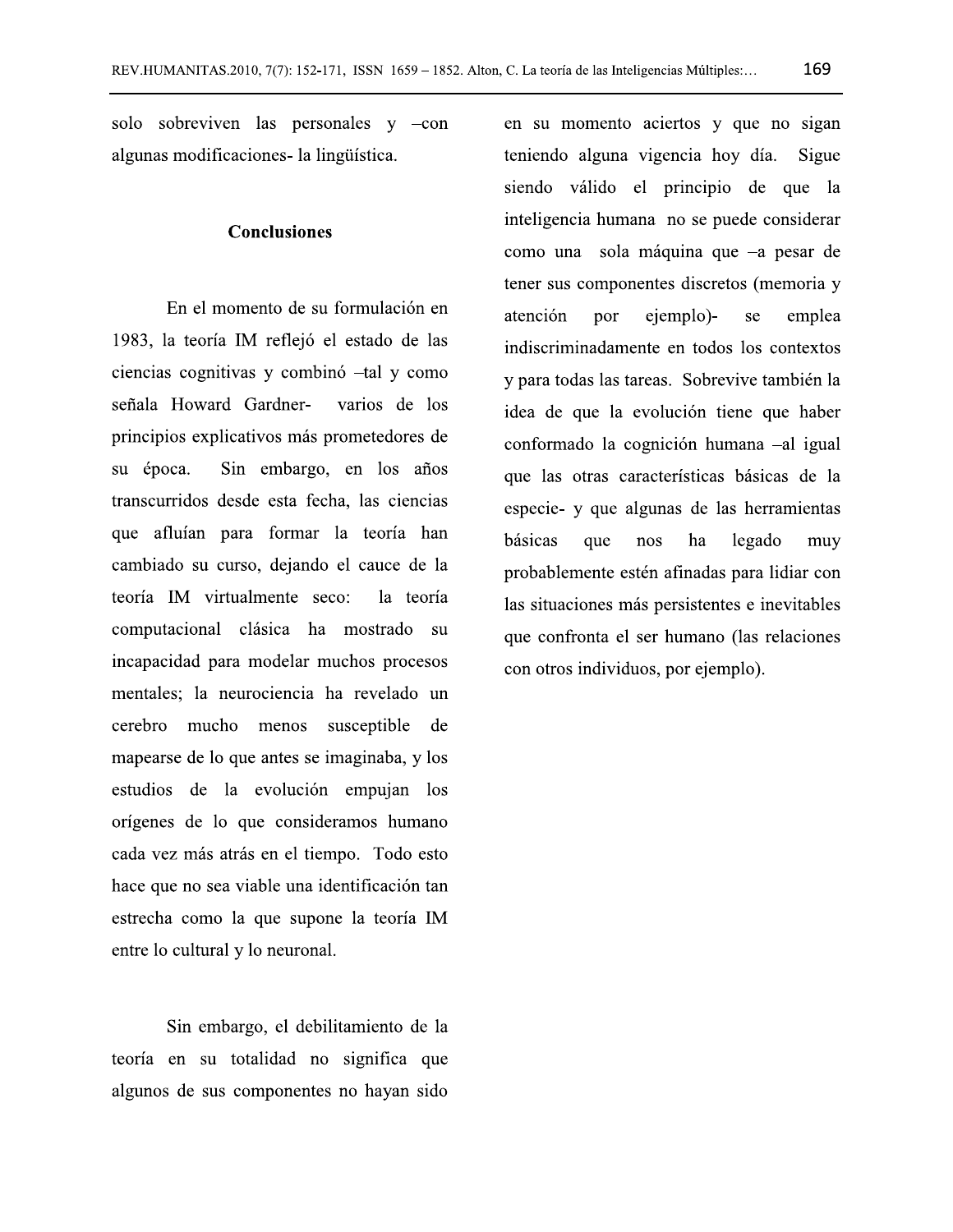#### Referencias

Aitchison, J. THE SEEDS OF SPEECH. Cambridge University Press, 1998.

- Berwick, R. Language evolution and the Minimalist Program: the origins of syntax. En Hurford, J. et al. APPROACHES TO THE EVOLUTION OF LANGUAGE. Cambridge University Press, 1998.
- Boucher, J. What could possibly explain autism? En Carruthers, P. y P. Smith (eds). THEORIES OF THEORIES OF MIND. Cambridge University Press, 1998.
- Cann, R. y A. Wilson. *The Recent African Genesis of Humanity*. En Scientific American, August 2003.
- Carruthers, P. y P. Smith. *Introduction*. En Carruthers, P. y P. Smith. THEORIES OF THEORIES OF MIND. Cambridge University Press, 1998.
- Cook. y. Newson. CHOMSKY'S UNIVERSAL GRAMMAR. Blackwell, 2001.
- Cosmides, L. y J. Tooby. Evolutionary Psychology: a Primer, 1997. Recuperado de www.psych.ucsb/research en julio del 2006.
- Crick, F. THE ASTONISHING HYPOTHESIS. Touchstone, 1995.
- D'Alton, T. EL ORIGEN DEL LENGUAJE. Tesis elaborada para optar por el título de Máster en Ciencias Cognoscitivas, Universidad de Costa Rica, 2005.
- D'Alton, T. La teoría de las inteligencias múltiples: sus fundamentos filosóficos y científicos y su estructura conceptual. UNED: documento interno sin fecha.
- Damasio, A. THE FEELING OF WHAT HAPPENS. Vintage, 2000.
- Deacon, T. THE SYMBOLIC SPECIES. Norton, 1998. Deac
- Fodor, J. THE MIND DOESN'T WORK THAT WAY. MIT Press, 2001.